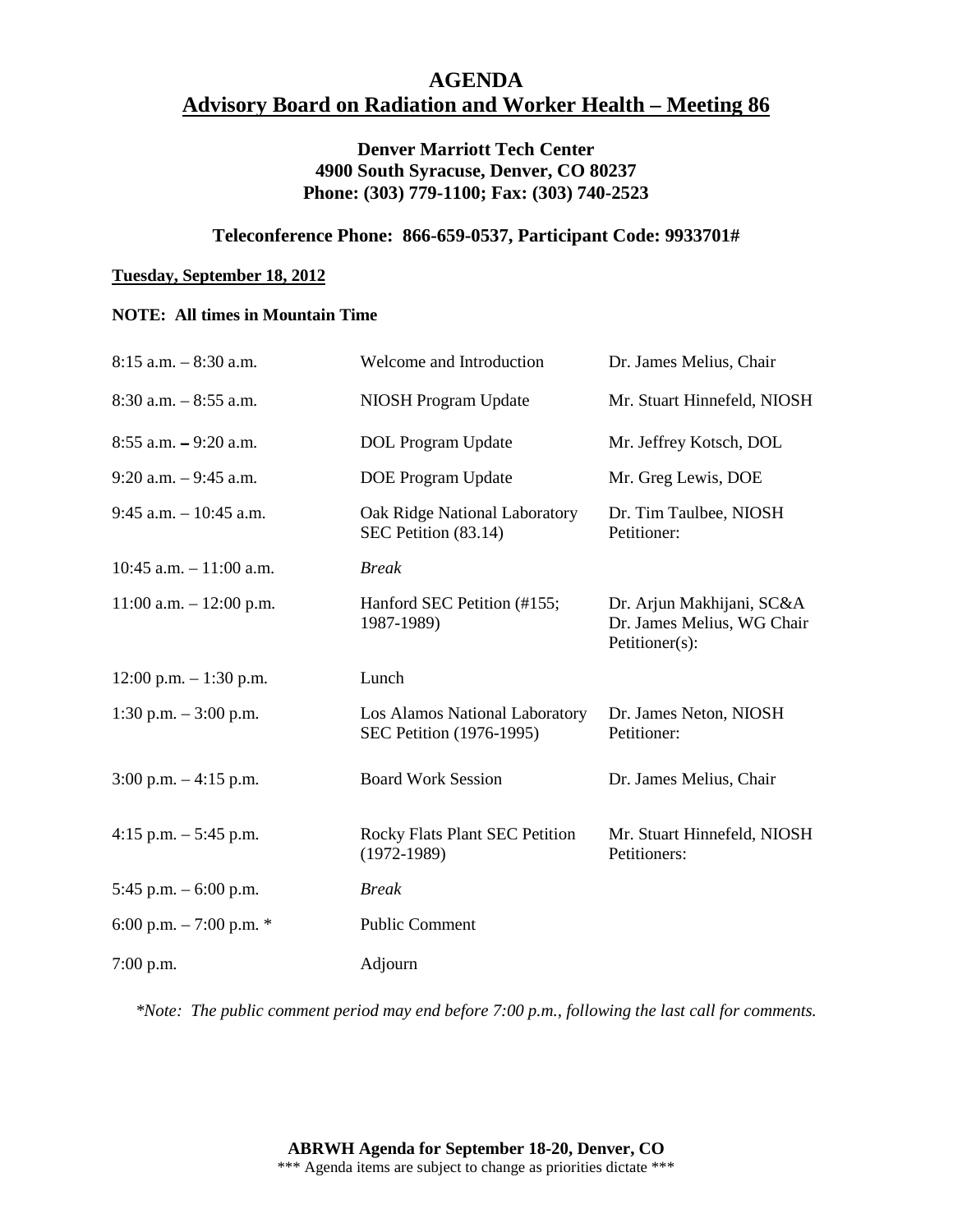## **AGENDA Advisory Board on Radiation and Worker Health – Meeting 86**

#### **Wednesday, September 19, 2012**

### **Note: All times in Mountain Time**

| $8:15$ a.m. $-8:30$ a.m.    | Welcome                                                               | Dr. James Melius, Chair                                                |
|-----------------------------|-----------------------------------------------------------------------|------------------------------------------------------------------------|
| $8:30$ a.m. $-9:15$ a.m.    | <b>GSI SEC Petition Update</b>                                        | Mr. Dave Allen, NIOSH<br>Dr. Paul Ziemer, WG Chair<br>Petitioners:     |
| $9:15$ a.m. $-10:30$ a.m.   | Pantex Plant SEC Petition (1984-<br>1991)                             | Mr. Stuart Hinnefeld, NIOSH<br>Mr. Joe Fitzgerald, SC&A<br>Petitioner: |
| $10:30$ a.m. $- 10:45$ a.m. | Baker-Perkins (Saginaw, MI)<br><b>Technical Basis Document Review</b> | Dr. Henry Anderson, WG Chair                                           |
| 10:45 a.m. $-11:00$ a.m.    | <b>Break</b>                                                          |                                                                        |
| $11:00$ a.m. $-12:00$ p.m.  | Weldon Spring Plant (Weldon Spring,<br>MO) SEC Petition               | Dr. Richard Lemen, WG Chair<br>Petitioners:                            |
| $12:00$ p.m. $-1:30$ p.m.   | Lunch                                                                 |                                                                        |
| 1:30 p.m. $- 2:00$ p.m.     | Mound Plant SEC Petition (1972,<br>1975-1976) (83.14)                 | Dr. James Neton, NIOSH<br>Petitioners:                                 |
| $2:00$ p.m. $-3:00$ p.m.    | Mound Plant SEC Petition (1980-<br>2007)                              | Dr. James Neton, NIOSH<br>Ms. Josie Beach, WG Chair<br>Petitioners:    |
| $3:00$ p.m. $-4:00$ p.m.    | United Nuclear Corp. (Hematite, MO)<br><b>SEC Petition</b>            | Dr. Henry Anderson, WG Chair<br>Petitioner:                            |
| 4:00 p.m. $-4:15$ p.m.      | <b>Break</b>                                                          |                                                                        |
| 4:15 p.m. $-5:45$ p.m.      | <b>Board Work Session</b>                                             | Dr. James Melius, Chair                                                |
| 5:45 p.m. $-6:00$ p.m.      | Break                                                                 |                                                                        |
| 6:00 p.m. $-7:00$ p.m.*     | <b>Public Comment</b>                                                 |                                                                        |
| $7:00$ p.m.                 | Adjourn                                                               |                                                                        |

*\*Note: The public comment period may end before 7:00 p.m., following the last call for comments.*